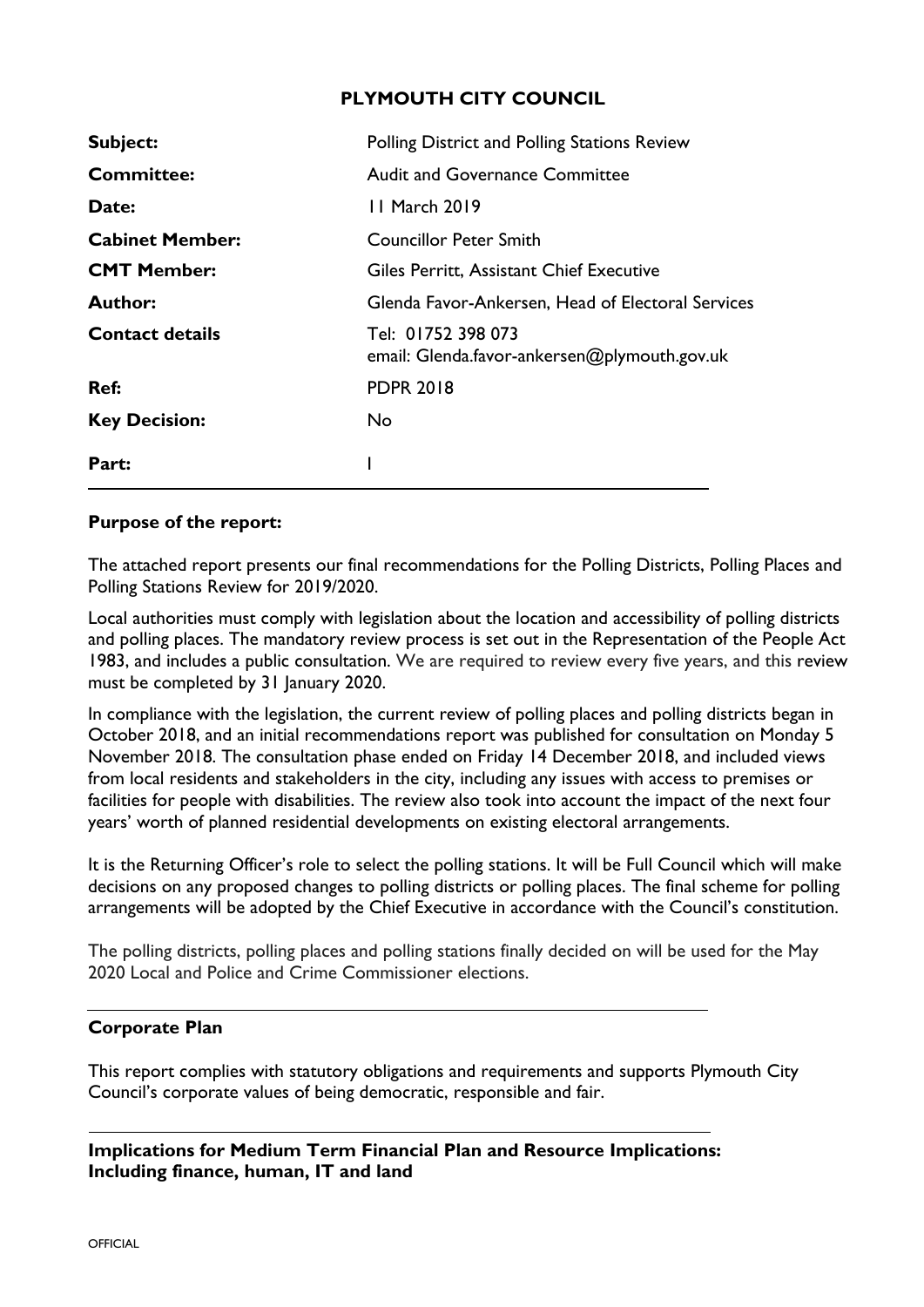The Council reviewed value for money considerations and is recommending the reduction in the number of mobile polling stations from 13 to 8 which will result in a saving of approximately £10,000.

## **Other Implications: e.g. Child Poverty, Community Safety, Health and Safety and Risk Management:**

The risk register for this review is available as a background paper to this report.

#### **Equality and Diversity**

Has an Equality Impact Assessment been undertaken? Yes

The PDPR Equality Impact Assessment (EIA) is included as a background document to this report.

#### **Recommendations and Reasons for recommended action:**

To recommend that Council approves the proposed changes to polling stations as set out in the Polling Districts, Places and Stations Review Recommendations Report, set out starting at page 4 of that report; for the reasons set out in that report.

#### **Alternative options considered and rejected:**

The review is mandatory, and the recommendations are based on extensive consultation against a range of criteria

## **Published work / information:**

<https://www.plymouth.gov.uk/votingandelections/pollingdistrictreview2018>

## **Background papers:**

| Title                                                                             | Part I       | Part II | <b>Exemption Paragraph Number</b> |   |   |   |   |   |  |
|-----------------------------------------------------------------------------------|--------------|---------|-----------------------------------|---|---|---|---|---|--|
|                                                                                   |              |         |                                   | າ | 3 | 4 | 5 | 6 |  |
| 1A OFFICIAL Briefing Note PDPR 2018, item<br>39. PDF 132 KB                       | $\checkmark$ |         |                                   |   |   |   |   |   |  |
| 1B OFFICIAL Business Case PDPR 2018,<br>item 39. PPDF 145 KB                      |              |         |                                   |   |   |   |   |   |  |
| <b>1C OFFICIAL Project Initiation Document</b><br>PDPR 2018, item 39. APDF 152 KB |              |         |                                   |   |   |   |   |   |  |
| 2 OFFICIAL PDPR 2018 Risk Register V0.03,<br>item 39. PDF 69 KB                   | ✓            |         |                                   |   |   |   |   |   |  |
| <b>3 OFFICIAL Polling District Review Comms</b><br>Plan V3, item 39. PPDF 90 KB   | $\checkmark$ |         |                                   |   |   |   |   |   |  |
| <b>4 OFFICIAL Polling District Review</b><br>Methodology V3, item 39. APDF 77 KB  | ✓            |         |                                   |   |   |   |   |   |  |
| 5 OFFICIAL Report on Polling Stations Status<br>V2, item 39. PPDF 4 MB            | $\checkmark$ |         |                                   |   |   |   |   |   |  |
| 6 OFFICIAL 2018 Polling Stations Costs and<br>Attendance, item 39. PPDF 403 KB    | ✓            |         |                                   |   |   |   |   |   |  |